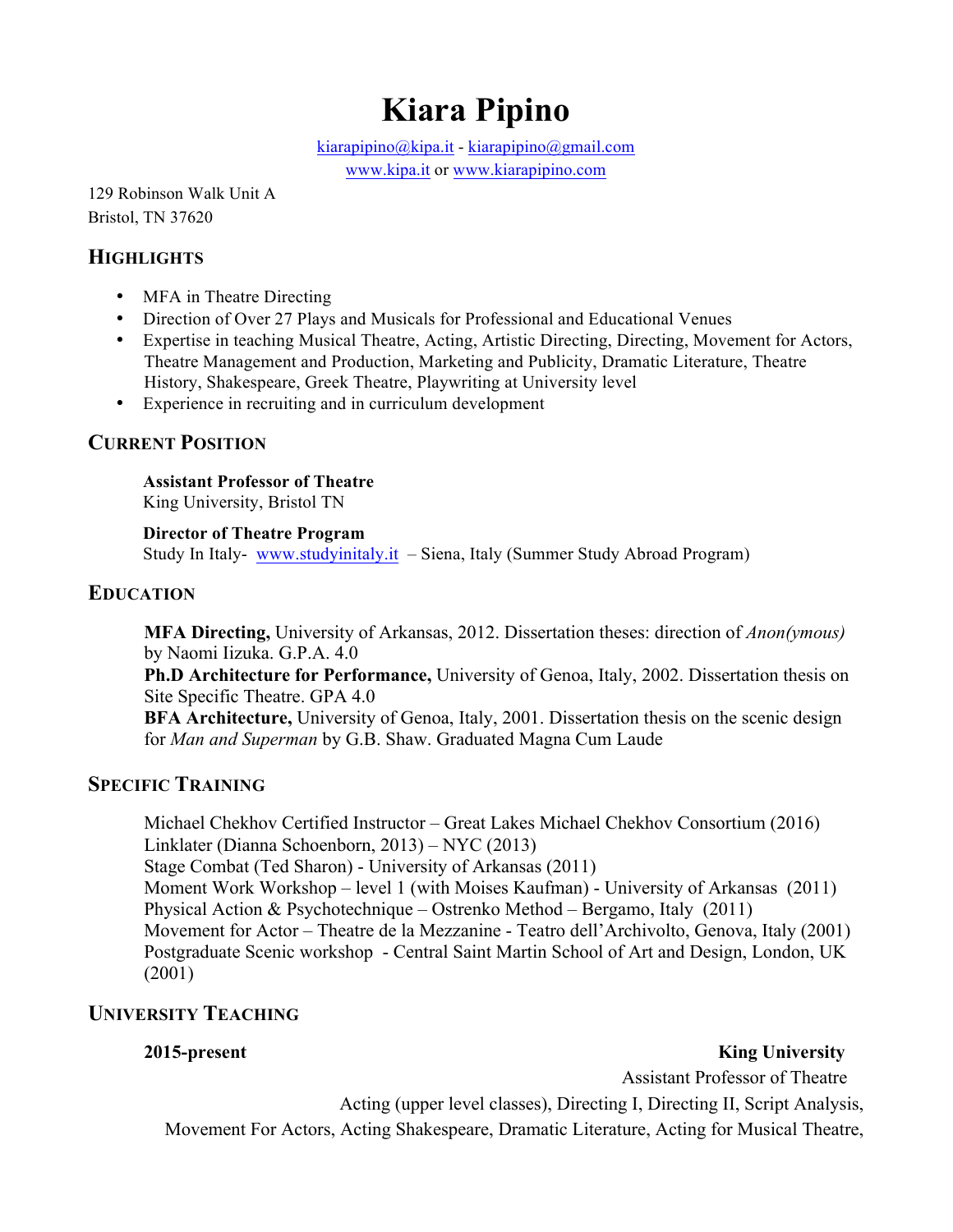|           | Theatre for Social Change                                                                     |
|-----------|-----------------------------------------------------------------------------------------------|
| 2012-2015 | <b>Grand Valley State University, School of Communication</b>                                 |
|           | Visiting Assistant Professor of Theatre                                                       |
|           | Co-Director Italy Study Abroad Italy Theatre Program                                          |
|           | Introduction to Theatre, Theatre Production, Acting Process, Directing II, Movement for       |
|           | Actors, Acting in Musical Theatre, Bard To Go (also listed under Directing and Shakespeare in |
|           | Performance), Music Art and Theatre For Elementary Education                                  |
|           |                                                                                               |

| 2010-2012 | University of Arkansas, Department of Theatre |  |
|-----------|-----------------------------------------------|--|
|-----------|-----------------------------------------------|--|

Graduate Teaching Assistant

Introduction to Theatre, Theatre Lecture, Directing I

| 2007-2009 | <b>Consortium Educational Consulting (for Maryland University)</b> |
|-----------|--------------------------------------------------------------------|
|           | Instructor                                                         |

History of Italian Theatre

**2005-2009 University of Genova**, Italy Visiting Professor Position New Perspectives in ancient Architecture and Ancient Drama, The Evolution of Space in Greek and Roman Theatre

### **SEMINAR AND WORKSHOPS**

**Athe Las Vegas 2017 – 10 Minute Play Festival**  New Play Development: Director (*Nailed*, by Thomas Dunn)

**Prague Shakespeare Company Summer Shakespeare Intensive Prague - Czech Republic – July 2017** Instructor

**13th International Festival of Theatre Making, Athens (Greece) – July 2017** Character and Movement with Michael Chekhov

**University Of Tennessee at Chattanooga – April 10, 2017** Working with the Michael Chekhov Technique

**SETC – Lexington KY – March 2017** Awaken the Character! Tell the Story - Workshop

**KCACTF Region IV – Statesboro, GA February 2017** Building Character Through Movement – Workshop presenter

**Athe Chicago 2016 – 10 Minute Play Festival**  New Play Development: Director (*Small Things*, by Tom Smith)

**SPIT Silly People's Improv. Theater – Manila**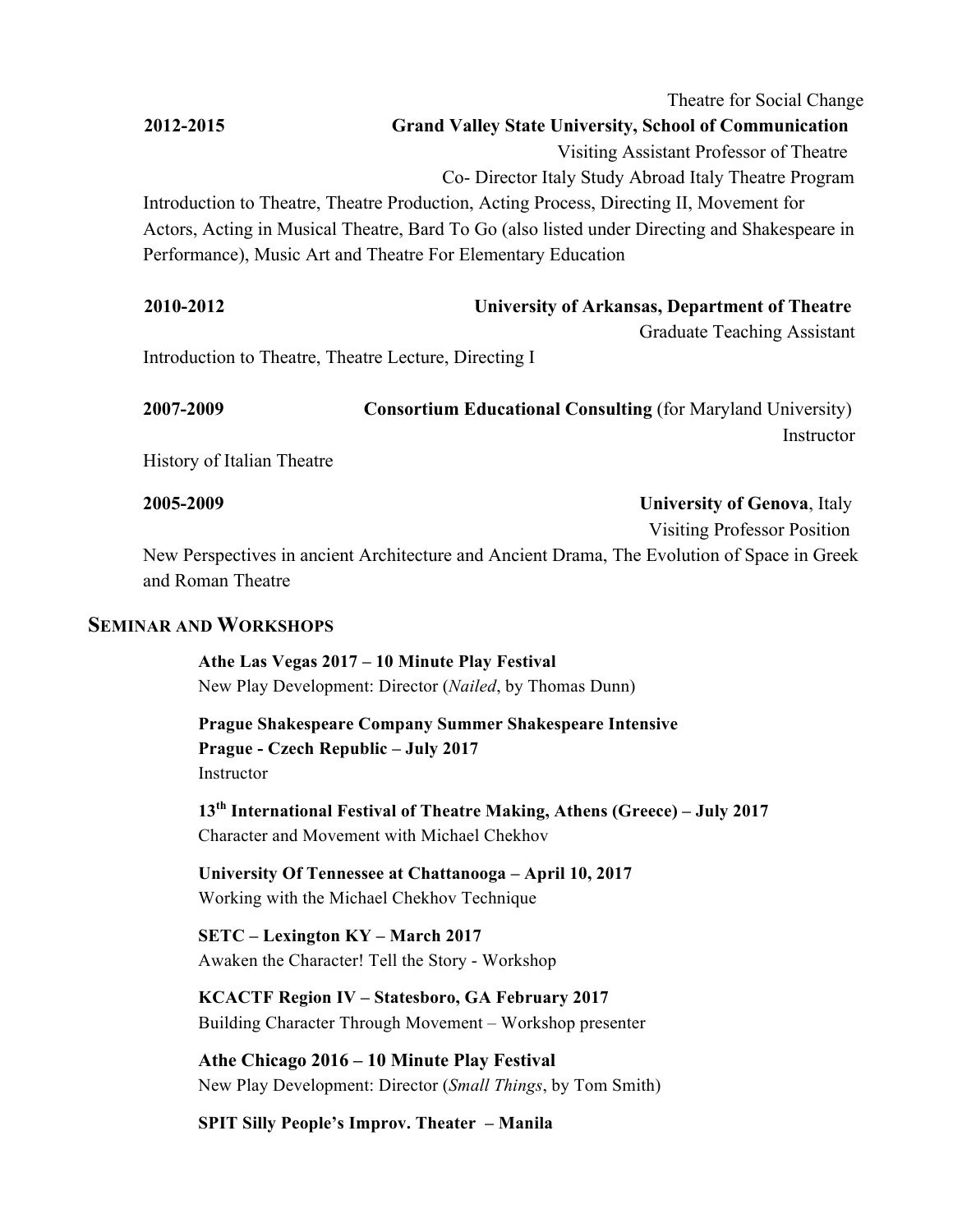Improv with Michael Chekhov – July 2016

**Philippines Educational Theatre Association (PETA) – Manila** 

The Michael Chekhov Technique– July 2016

**Ateneo de Manila University**  The Michael Chekhov Technique– June 2016

### **University of Wisconsin Madison**

Keynote Speaker at the TDGSO Conference – April 2016 "Theatre and Pietas".

**SETC – Greensboro NC – March 2016** Exploring and Building Character: tools to find your way into a script – Workshop presenter

### **KCACTF Region IV - Charleston, SC- February 2016**

Building Character Through Movement – Workshop presenter Irene Ryan Respondent

**Athe Montreal 2015 – 10 Minute Play Festival** New Play Development: Director (*Finding Zeus*, by Jack Rushton)

**Respondent – SpotsOpWest Festival** Ypres – Belgium - July 2015

### **Athe Scottsdale 2014 – 10 Minute Play Festival**

New Play Development: Designer for two plays (*Hush*, by Denise Hinson – directed by Sue Klemp; *The Last Parnassus* by Fonzie Geary – directed by Becky Prophet)

### **Playwrights Horizons - Classic Characters in Monologues**

Workshop: Acting Instructor Playwrights Horizons, 416 West 42 Street – New York City. August 15-18, 2014.

**Valle Christi Summer School - CFA Genova (Italy)** Workshop: Chekhov Technique Genova, Italy. July 14-20, 2014.

### **10th International Festival of Theatre Making, Athens (Greece)**

Workshop: Movement for Actors Athens, Greece. June 29-July 5, 2014.

### **"Clytemnestra: A Conversation"**

Seminar: Invited Guest Speaker University of Missouri, Columbia. April 22, 2014.

### **"A Physical Approach to Acting" – KCACTF Region III Conference**

Workshop Instructor Saginaw Valley State University, January 10, 2014.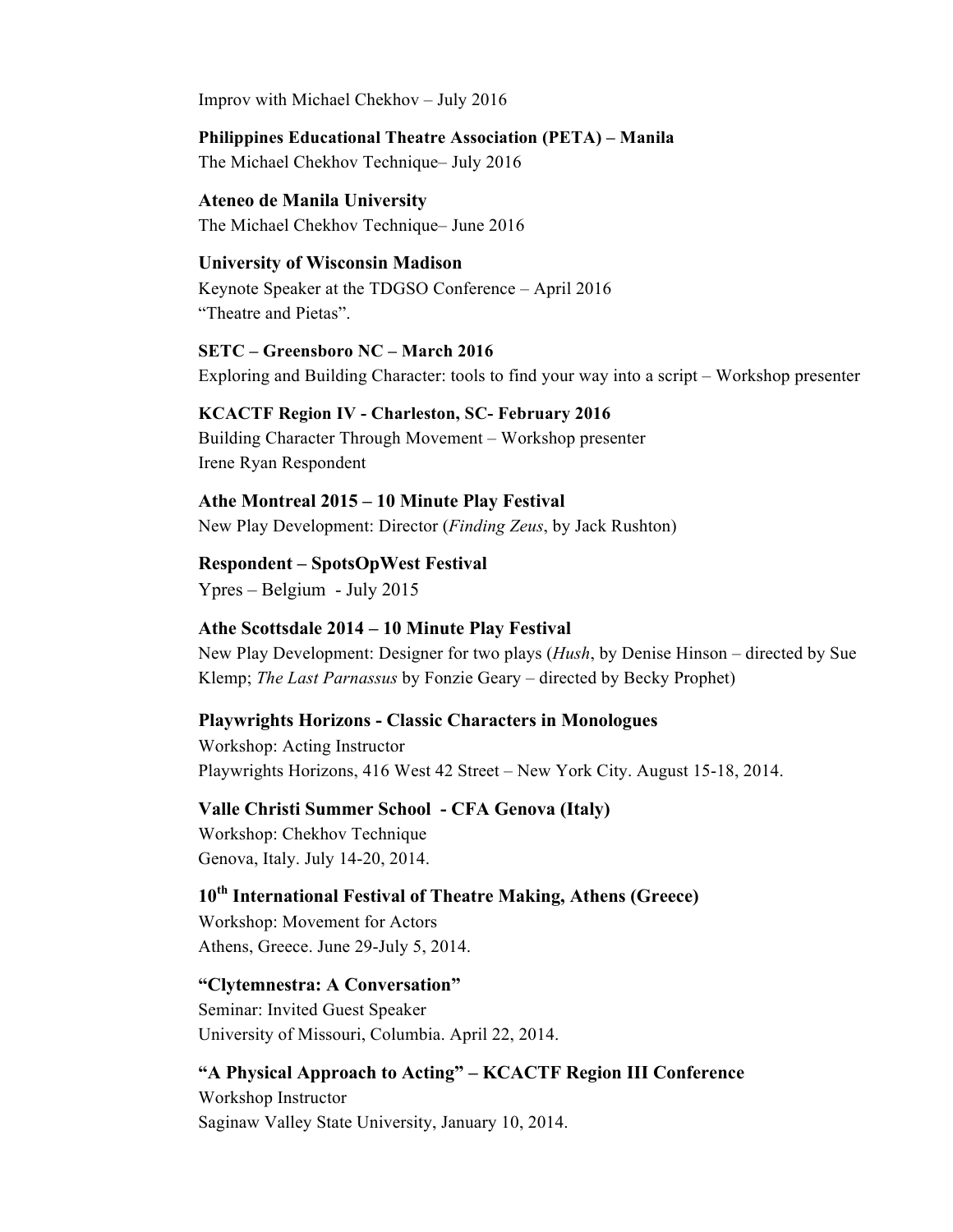### **KCACTF Region III Conference**

Conference Respondent University of Wisconsin-Milwaukee, January 7, 2015 Saginaw Valley State University, January 7- 11, 2014.

### **Michigan Thespian Festival**

Acting with Michael Chekhov - Workshop Instructor Saginaw Valley State University, December 6, 2014.

### **Michigan Thespian Festival**

Acting Judge Saginaw Valley State University, December 6, 2013.

### **9th International Festival of Theatre Making, Athens (Greece) -** Workshop:

Movement for Actors Athens, Greece. June 30-July 6, 2013.

### **"Creating your character through movement" – KCACTF Region III Conference**

Workshop Instructor Saginaw Valley State University, January 11, 2013.

### **Michigan Thespian Festival**

Movement for Actors - Workshop Instructor Saginaw Valley State University, December 6, 2012.

### **PUBLICATIONS**

.

"Conquering the Stage. A Comprehensive Guide for the Actor", Kendall Hunt, 2017, Print. ISBN 978-1-5249-3854-3

Pipino, Kiara. Il Teatro E La Pietas =: Theatre and Pietas. Trento: Università degli studi di Trento, Dipartimento di lettere e filosofia, 2016. Print.

ISBN I978-88-8443-724-2

"Classic Theatre and Musical Theatre: connections and adaptations." *Dioniso*, Siracusa, April 2014.

"The Odyssey on Stage. Naomi Iizuka and Derek Walcott." Maia, Capelli Editore, Bologna, 2012.

"Italian Theatre Bogs Down as Funding Evaporates." American Theatre Magazine, New York, October 2012. Print.

"Una Scenografia per Antigone", in: M. Ripoli - M. Rubino (edd.), *Antigone. Il mito, il diritto, lo spettacolo*, De Ferrari, Genova, 2005. Print.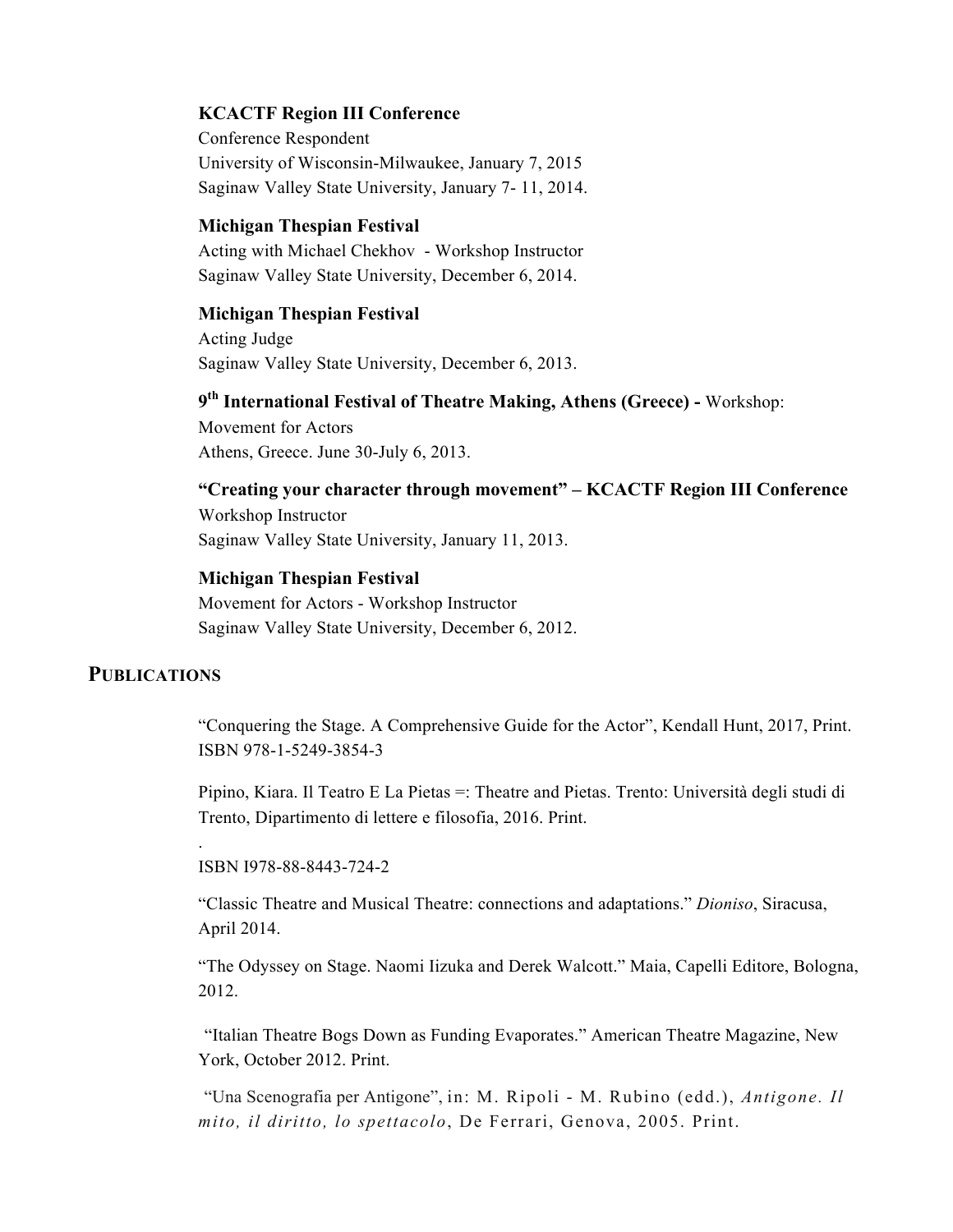"Una Visione Senza Crisi," *PARAMETRO*, n. 249 Year XXXIII January/February 2004

"Le Citta' Invisibili. Le Ragioni di Una Scommessa," in Archandweb.com/interferenze/ spet\_arch/citta\_invisibili.htm, Jan. 2004

"Ivo Chiesa: Una vita in Teatro,*" Primafila*, n.102, January 2004 p.81-84

*StranaMente*, (a novel) Sovera Multimedia, 2003, isbn 88-8124-362-8

### **CONFERENCE PRESENTATIONS**

"Shakespeare and Videogames, an unlikely match to attract young audiences.", ASA Shakespeare Conference, New Delhi, 2016.

"Teaching and directing Shakespeare in College. The challenges of a small program.", GVSU Shakespeare Conference, Grand Rapids (MI), 2016.

"Crisis and Theatre. Staging the Economic Crisis in Straight Plays and Musicals", ATHE Chicago, 2016.

Keynote Speaker Presentation at the Conference "Blurring Boundaries", University of Wisconsin Madison, April 2016. Title of the presentation "Theatre and Pietas".

"When Terrorism Enters the Theatre. A Reflection on the Terrorist Attack to the Dubrowka Theatre in Moscow in 2002", *The Asian Conference on Cultural Studies*, Osaka, Japan, November 2015.

"An Italian Historical College Student Theatre Company: The Baistrocchi: Its Meaning, Tradition and Cultural Relevance since 1913". (In Absentia) *Modern Language Association [MLA] Vancouver 2015*. Vancouver, Canada. January 2015.

Designer for the *New Play Development Workshop*. 2014 ATHE Conference in Scottsdale (AZ). Scottsdale, Arizona. July 2014.

"Clytemnestra, from the *Oresteia* to Modern Literature: the woman, the wife, the mother, the murderer. Her depiction and development in *Clytemnestra*, a one-woman show", CAMWS, The Southern Section, 94<sup>th</sup> Anniversary Meeting, Fredericksburg (VA), 2014.

"Characters Through Time". *Between Theatre Tradition and Contemporaneity*. IUGTE International Theatre Conference, Torre Marina (Italy), 2014.

"An International Approach to The Tempest"

*Shakespearean Journeys*, Asian Shakespeare Association Conference, Taipei (Taiwan), 2014.

"Site Specific Theatre Curation. An Italian Case Study". *Envisioning the Practice: Montreal International Symposium on Performing Arts Curation*. Universite' du Quebec a Montreal, Montreal, Canada. 2014.

"(Un)Masking Culture: an exposition on bridging cultures through theatrical masks.", MATC, St. Louis (Mo) March 8, 2013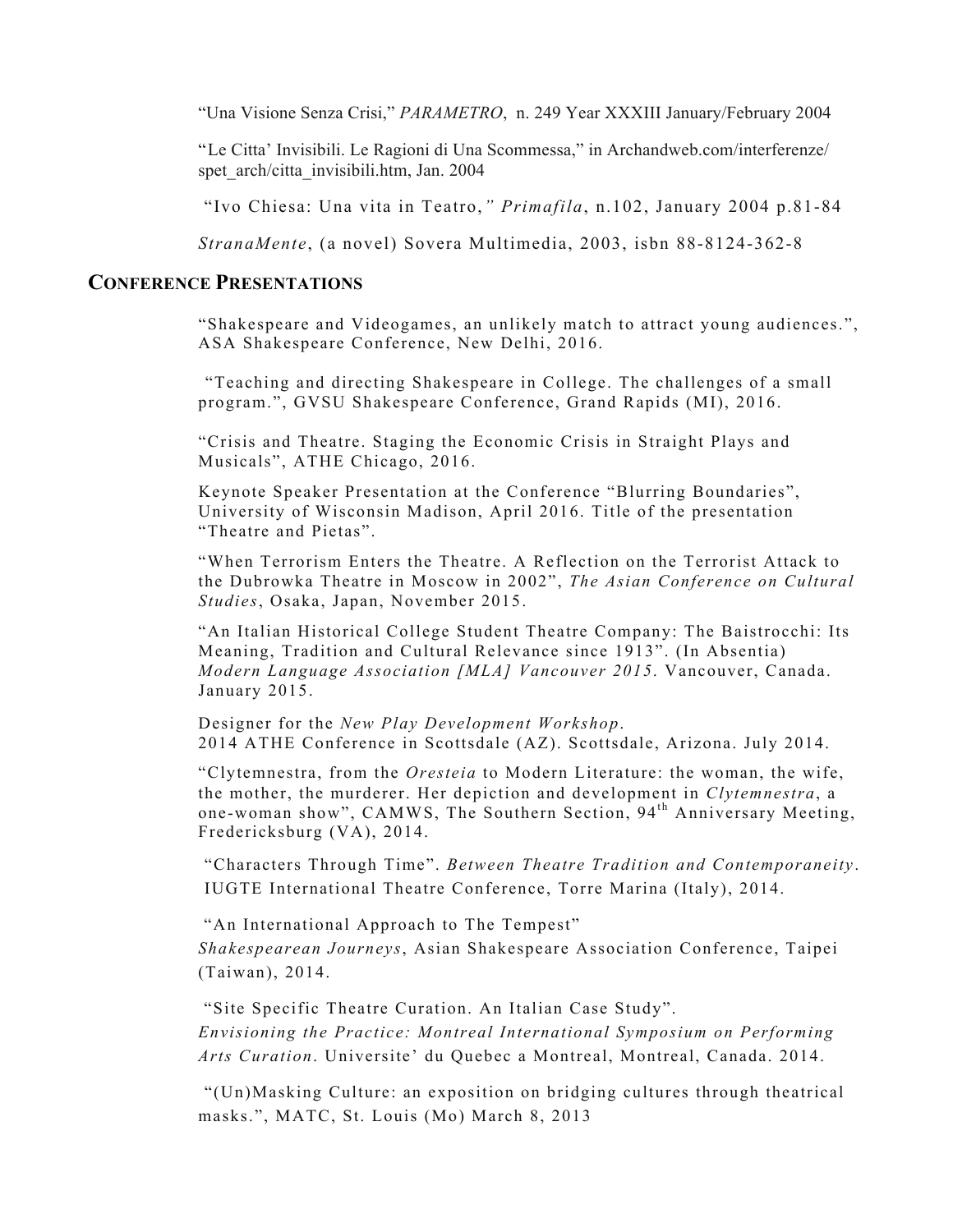### **BOOK REVIEW**

"Political and Protest Theatre After 9/11," by Jenny Spencer Texas Theatre Journal. Commerce, Tex: Texas Educational Theatre Association, January 2013

Reviewer for *The Journal of Literature and Art Studies*, David Publishing Company, New York City.

### **RECRUITING/COACHING ACTIVITY/AWARDS**

The Kennedy Center America College Theatre Festival Meritorious Achievement Award: Excellence in Direction 2016 The Kennedy Center America College Theatre Festival Meritorious Achievement Award: Excellence in Direction 2015 Certificate of Appreciation – Consular Agency of the United States of America (Genoa Office) – 2010 KCACTF Region IV, Respondent, Festival 2016- 2017 SETC 2016 - 2017 KCACTF Region III Festival 2013, 2014, 2015 Michigan Thespian Festival 2012/13 and 2013/2014

### **DIRECTING AND PLAY WRITING**

| 2017 | Antigone, by Sophocles, King University, Bristol, TN, November                               |
|------|----------------------------------------------------------------------------------------------|
|      | <i>Everyone's a Hero with Someone Else's Tit, by Kiara Pipino, United Solo Festival,</i>     |
|      | NYC, October                                                                                 |
|      | <i>The Good Doctor</i> , by Neil Simon, King University, Bristol, TN, April                  |
| 2016 | Almost, Maine, by John Cariani, King University, Bristol, TN, November                       |
|      | The Wrong End of the Telescope, by Adam E. Douglas, United Solo Festival, NYC,               |
|      | October                                                                                      |
|      | <i>Purgatorio</i> , by Ariel Dorfman, Ateneo de Manila University, Manila, Philippines, June |
|      | <i>Washed Away</i> , by Kiara Pipino, directed by Esteban Arevalo, Chicago Fringe Festival,  |
|      | Chicago, September                                                                           |
|      | As You Like It, by W. Shakespeare, King University, Bristol, TN, April                       |
| 2015 | <i>Shaskespeare the King</i> , by Kiara Pipino and Jason Flannery, King University, Bristol, |
|      | TN – also performing at the Fringe Festival at SETC, Greensboro, NC, March 2016              |
|      | Goodnight Desdemona, Good Morning Juliet, by Anne-Marie MacDonald, King                      |
|      | University, Bristol, TN, November                                                            |
|      | <i>After All</i> , by Kiara Pipino, (staged reading), Playwrights Horizons, directed by Kent |
|      | Nicholson, New York City, NY                                                                 |
|      | Indoor/Outdoor, by Kenny Finkle - AIE productions, Lake Effect Fringe Festival, Grand        |
|      |                                                                                              |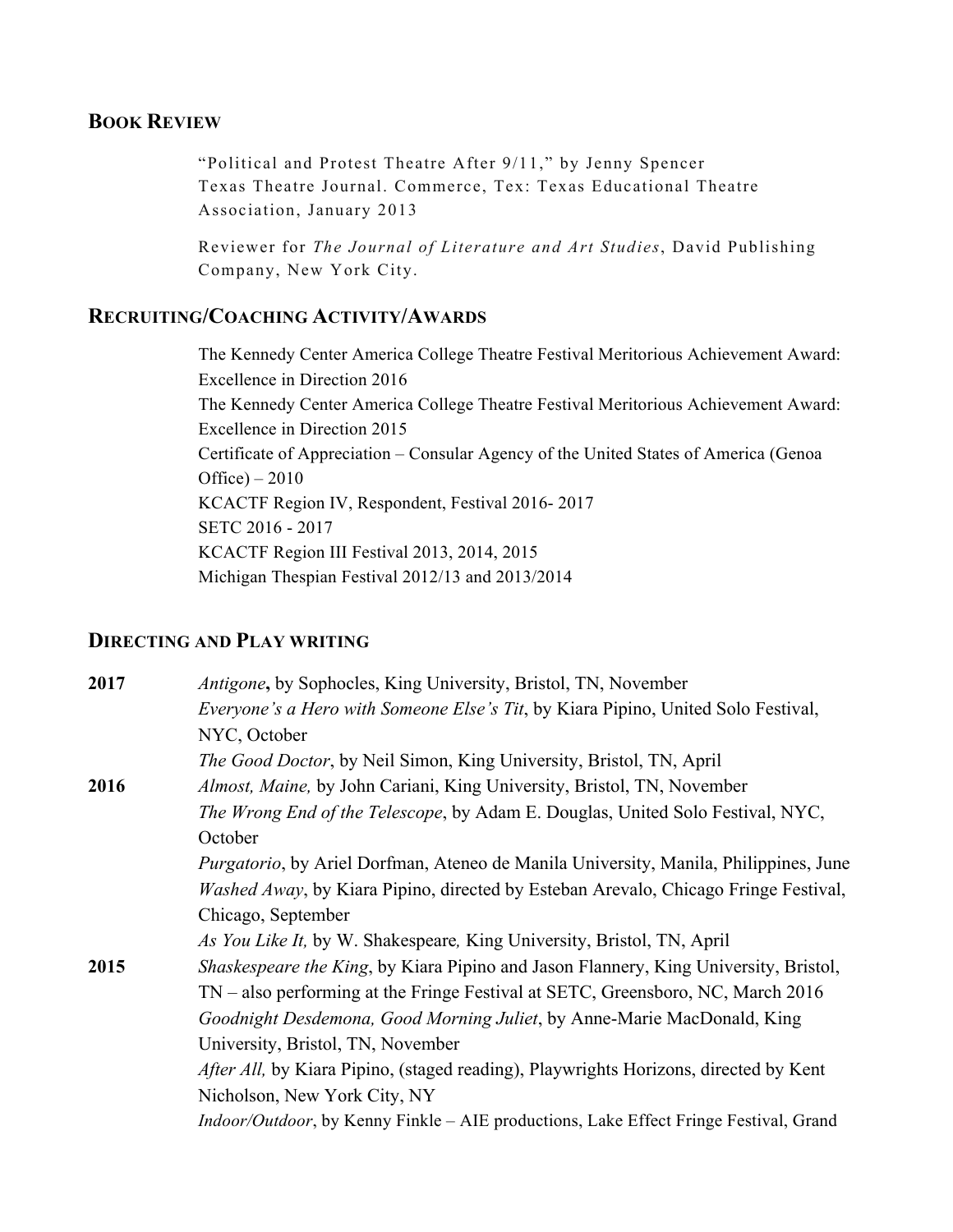|      | Rapids, MI<br>Restoration Comedy, by Amy Freed, Grand Valley State University, Allendale, MI                                                       |
|------|----------------------------------------------------------------------------------------------------------------------------------------------------|
| 2014 | The Women of Lockerbie, by Deborah Brevoort, Grand Valley State University,<br>Allendale, MI                                                       |
|      | Clytemnestra, adapted and edited by Kiara Pipino, United Solo Festival, NYC                                                                        |
|      | Happy Birthday Shakespeare!, Festival Valle Christi, Rapallo, Italy                                                                                |
|      | Northeast, by Torsten Buchsteiner, Actors' Theatre, Grand Rapids MI                                                                                |
|      | The How and The Why, by Sarah Treem, Dogstory Theatre, Grand Rapids, MI                                                                            |
|      | Bard To Go Puzzle The Will by Kiara Pipino and Jason Flannery, Grand Valley                                                                        |
|      | State University, Allendale, MI (the production toured Europe in March 2014)                                                                       |
|      | The Understudy, by Theresa Rebeck - AIE productions, Lake Effect Fringe Festival, Grand<br>Rapids, MI                                              |
|      | The Wrong End of the Telescope, by Adam E. Douglas from Luigi Pirandello, FronteraFest,<br>Austin, TX                                              |
| 2013 | The Good Person of Setzuan by Bertolt Brecht (Tony Kushner's adaptation), Grand Valley<br>State University, Allendale, MI                          |
|      | Clytemnestra, adapted by Kiara Pipino, Lindenwood University, St. Charles, MO                                                                      |
|      | Madre Coraggio (Mother Peace) by Dario Fo, Festival Valle Christi, Rapallo, Italy                                                                  |
| 2012 | Perseverance by Kara George, 24 Hour Play Off 2012, TheatreSquared, Fayetteville, AR                                                               |
|      | Anon(ymous), by Naomi Lizuka, University of Arkansas, Fayetteville, AR                                                                             |
|      | Zoo Story, by Edward Albee, University of Arkansas, Fayetteville, AR                                                                               |
| 2011 | The Bear, by Anton Chekhov, University of Arkansas, Fayetteville, AR                                                                               |
|      | Alatiel, la figlia del Sultano di Babilonia, (Alatiel, the daughter of the Soldan of Babylon) by                                                   |
|      | Giovanni Boccaccio, Festival Internazionale Valle Christi, Rapallo, Italy                                                                          |
|      | I think you think I love you, by Kelly Younger, Brixton Club Cabaret, Alassio, Italy                                                               |
|      | You're a Good Man Charlie Brown (revised 1999), University of Arkansas, Fayetteville, AR                                                           |
|      | Reflections, adapted from "Nord-Ost", by Torsten Buchsteiner, Lindenwood University, St.<br>Charles, MO                                            |
|      |                                                                                                                                                    |
| 2010 | Dead Man's Cell Phone by Sarah Ruhl, University of Arkansas, Fayetteville, AR                                                                      |
|      | The Lesson, by Eugene Ionesco, University of Arkansas, Fayetteville, AR                                                                            |
|      | La Tempesta, (The Tempest) by William Shakespeare, Festival Internazionale Valle Christi,                                                          |
|      | Rapallo, Italy                                                                                                                                     |
|      | Musical and musicals. From the Wizard of Oz to Mamma Mia! Genovaspettacolo Estate,                                                                 |
|      | Villa Bombrini, Genova, Italy                                                                                                                      |
|      | A scent of musical. Love through musicals, Pieve di Teco, Imperia, Italy<br>May Blizzard, by Todd Taylor, University of Arkansas, Fayetteville, AR |
|      |                                                                                                                                                    |
| 2009 | La XII Notte (Tweltfh Night), by William Shakespeare, Festival Internazionale Valle Christi,                                                       |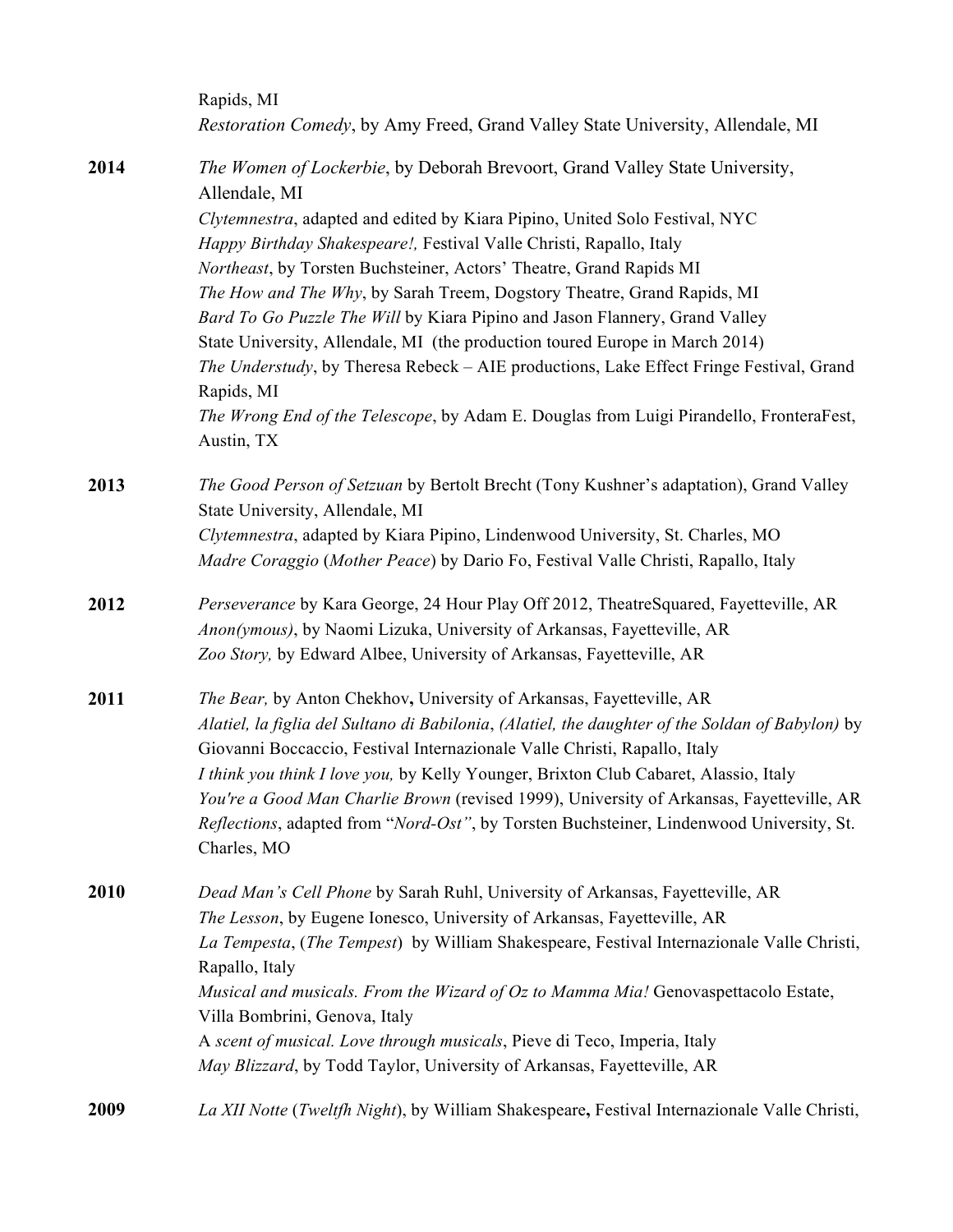|      | Rapallo, Italy<br>Bonfadio, un caso di Coscienza (Bonfadio, a case of Conscience), Palazzo Ducale, Genova,<br>Italy                                                                                                                                                                     |
|------|-----------------------------------------------------------------------------------------------------------------------------------------------------------------------------------------------------------------------------------------------------------------------------------------|
| 2008 | The Unseen, by Craig Wright, Italian première, (Italian translation by Kiara Pipino), Festival<br>Internazionale Valle Christi, Rapallo, Genova, Italy                                                                                                                                  |
|      | Claire de Lune, a poetic and music extravaganza, Genova, Italy<br>Fires. For revenge, for jealousy, adapted by Kiara Pipino, Festival Internazionale Valle<br>Christi, Rapallo, Italy                                                                                                   |
|      | Harry Potter on Stage, Pop Philosophy Festival, Palazzo Ducale,<br>Genova, Italy<br>The Unseen, video version, for the "Notte Bianca" (White Night),<br>Palazzo Ducale,<br>Medieval dungeons, Genova, Italy                                                                             |
| 2007 | A Number by Caryl Churchly, Festival Internazionale Valle Christi, Rapallo, Italy<br>Verlaine & Debussy, a music fantasia, Zoagli, Italy                                                                                                                                                |
| 2006 | Olympo Cabaret (Cabaret Olimpo) by Kiara Pipino, Festival Internazionale Valle Christi<br>and Politeama Genovese Theatre, Rapallo, Genova, Italy<br>17 Murders: Trip in the mind of the worst Italian serial killer, adapted by Kiara Pipino<br>from Ilaria Cavo's book, Rapallo, Italy |
| 2005 | Autosole, (Highway), by Carlo Lucarelli, Festival Internazionale Valle Christi, Rapallo, Italy<br>Minotaurus, by Friedrick Durrenmatt, Zoagli, and Festival Internazionale Valle Christi,<br>Rapallo, Italy                                                                             |
| 2004 | Rime of the Ancient Mariner, by S.T. Coleridge, Rapallo 2004 and Festival Internazionale<br>Valle Christi, Rapallo, Italy<br>Ludus Danielis, a Medieval play, unknown author, Montallegro Monastry, Rapallo, Italy                                                                      |

### **THEATRE MANAGEMENT EXPERIENCE**

### **2003-present Executive, Artistic Director and Artistic Supervisor**

*Festival Internazionale Valle Christi, Rapallo, Genova, Italy*

The Festival is a showcase for new plays, classical texts and International artists. Over the years, the Festival gained National recognition and won several critic awards (Premio La Stampa, Premio Liguria). The Festival is also provides workshops and internships possibilities for American students on Study Abroad programs.

### **2010 Stage Manager**

*Urinetown*, music by Mark Hollmann, lyrics by Hollmann and Greg Kotis book by Kotis, Univeristy Theatre, University of Arkansas, Fayetteville, AR

### **DESIGNS EXPERIENCES**

- **2015** Scenic design for *Indoor/Outdoor*, by Kenny Finkle, LEFT festival, Grand Rapids, MI
- **2014** Scenic design for *The How and Why*, by Sarah Treem, LEFT festival, Grand Rapids, MI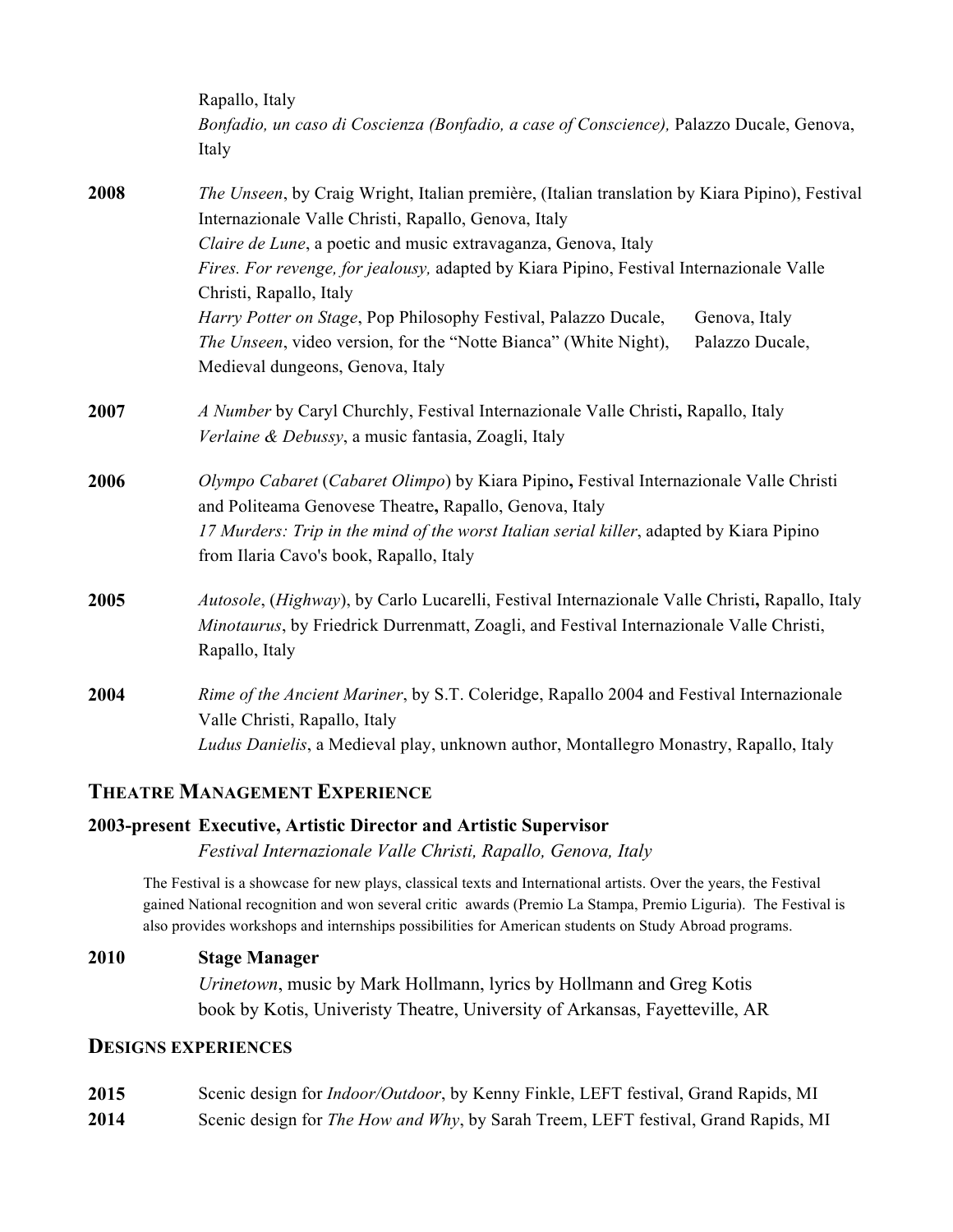| 2014      | Scenic design for <i>The Understudy</i> , by Theresa Rebeck, LEFT festival, Grand Rapids, MI                                                                                                                                                                                                                                                                                                                                                                                                                                                                                                               |
|-----------|------------------------------------------------------------------------------------------------------------------------------------------------------------------------------------------------------------------------------------------------------------------------------------------------------------------------------------------------------------------------------------------------------------------------------------------------------------------------------------------------------------------------------------------------------------------------------------------------------------|
| 2009-2012 | Graphic design for publicity material for University of Arkansas, Fayetteville, AR                                                                                                                                                                                                                                                                                                                                                                                                                                                                                                                         |
| 2011      | Costume Design for Alatiel, la figlia del Sultano di Babilonia, by Giovanni Boccaccio<br>(Alatiel, the daughter of the Soldan of Babylon)<br>Festival Internazionale Valle Christi, Rapallo, Italy                                                                                                                                                                                                                                                                                                                                                                                                         |
| 2010      | Scene design and costumes for <i>Dead Man's Cell Phone</i> , by Sarah Ruhl, University of<br>Arkansas, Fayetteville, AR<br>Scene and costumes for The Lesson, by Eugene Ionesco, University of Arkansas,<br>Fayetteville, AR<br>Costumes for Musical and Musicals, from the Wizard of Oz to Mamma Mia!,<br>Genovaspettacolo Estate, Villa Bombrini, Genova, Italy<br>Costumes for A scent of musical. Love through musicals, Pieve di Teco, Imperia, Italy                                                                                                                                                 |
| 2003-2009 | Graphic Designer for all the promotional material of the Festival Internazionale Valle<br>Christi                                                                                                                                                                                                                                                                                                                                                                                                                                                                                                          |
| 2004-2008 | Graphic Design for all the promotional materials for the Politeama Genovese Theatre                                                                                                                                                                                                                                                                                                                                                                                                                                                                                                                        |
| 2008      | Scene and Costumes for The Unseen, by Craig Wright, Festival Internazionale Valle Christi,<br>Rapallo, Italy<br>Costumes for <i>Harry Potter on Stage</i> , Pop Philosophy Festival, Palazzo Ducale, Italy<br>Scenes and costumes for Claire de Lune, Zoagli, Italy                                                                                                                                                                                                                                                                                                                                        |
| 2007      | Scenery for A Number, by Caryl Churchill, Festival Internazionale Valle Christi, Rapallo,<br>Italy<br>Scenery and costumes for Verlaine, Genova, Italy                                                                                                                                                                                                                                                                                                                                                                                                                                                     |
| 2006      | Scenery for Olympo Cabaret, by Kiara Pipino, Festival Internazionale Valle Christi<br>Rapallo, Genova and Politeama Genovese, Genova, Italy                                                                                                                                                                                                                                                                                                                                                                                                                                                                |
| 2005      | Scenery and costumes for Autosole, by Carlo Lucarelli, Festival Internazionale Valle Christi<br>Rapallo, Italy<br>Scenery and costumes for <i>Minotaurus</i> by F. Durrenmatt, Festival Internazionale Valle<br>Christi, Rapallo, Genova and Zoagli<br>Graphic design for promotional materials for <i>Pasiones</i> , tango y musical, a "3 In the Way"<br>and "Fox & Gould" production<br>Graphic design for poster for Mon chien Stupide, by John Fante, a "Fox & Gould"<br>production<br>Architectural and stage design of Gran Galà for the 100th anniversary of the Sanremo<br>Casino, Sanremo, Italy |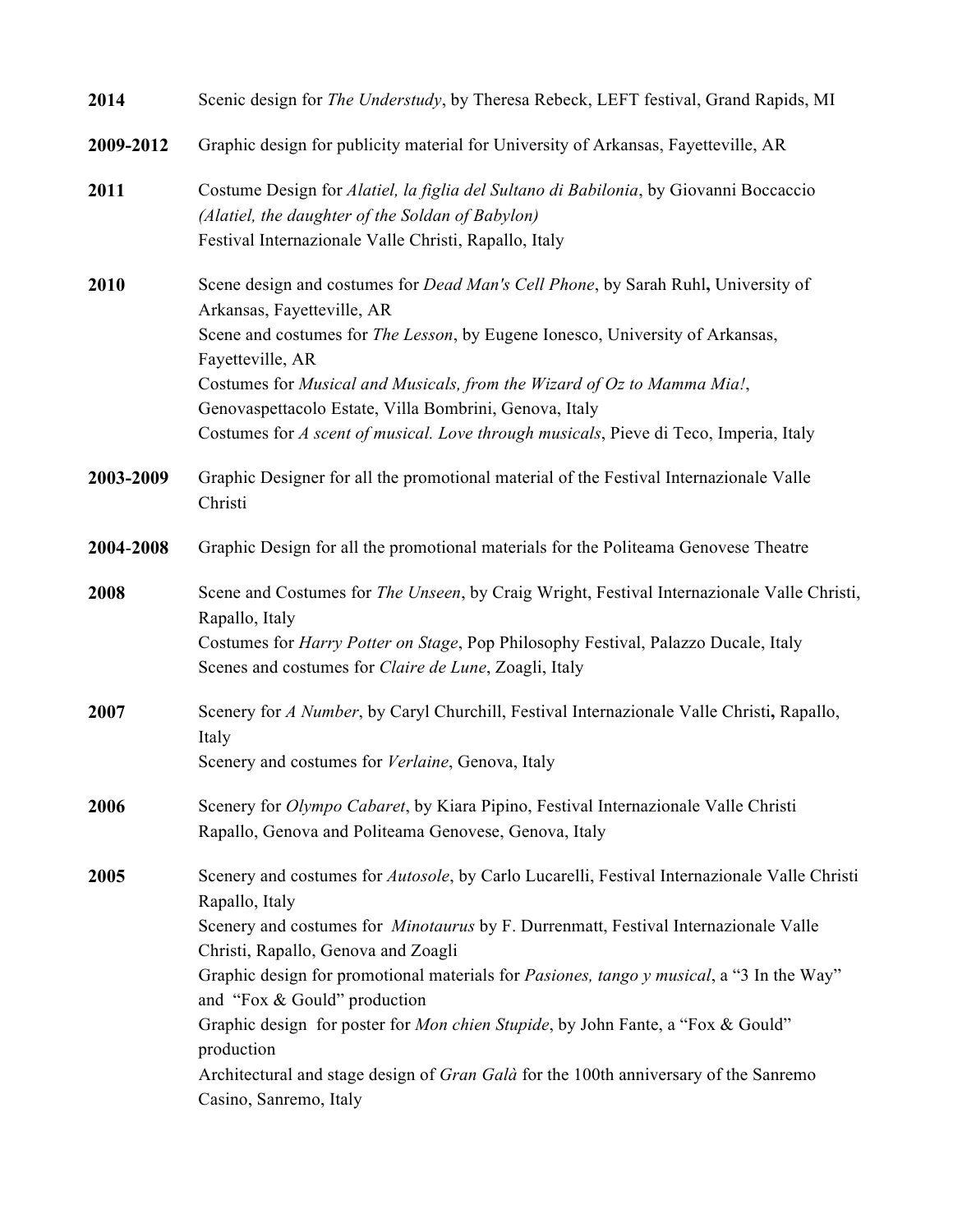| 2004 | Scenery and costumes for <i>Rime of the Ancient Mariner</i> by T.S. Coleridge, Festival Valle |
|------|-----------------------------------------------------------------------------------------------|
|      | Christi, Rapallo, Italy                                                                       |
|      | Scenery of The Old Possum's book of Practical Cats by T.S. Eliot, Festival Valle Christi      |
|      | Rapallo, Italy                                                                                |
|      | Costumes for <i>Ludus Danielis</i> , a medieval play, Montallegro Monastry, Rapallo, Italy    |
| 2003 | Scenery and costumes for <i>The Spoon River Anthology</i> by E. Lee Masters                   |
|      | and <i>Astaroth</i> by S. Benni, Festival Internazionale di Teatro Sperimentale Valle Christi |
|      | Rapallo, Italy                                                                                |
| 2002 | Scenery and costumes for <i>The Invisibile Cities</i> by Italo Calvino, and 900 by A. Baricco |
|      | Festival Internazionale di Teatro Sperimentale "Cartoline da un viaggio"                      |
|      | (in cooperation with the Goldsmiths College London University), Rapallo, Genova, Italy        |
|      | Video Installation <i>Homage à Le Corbusier. Le Poème électronique</i> Magazzini              |
|      | dell'Abbondanza, Genova, Italy                                                                |

### **PRODUCING EXPERIENCES**

| 2015 | <i>Indoor/Outdoor</i> , by Kenny Finkle, LEFT Festival, Grand Rapids, MI     |
|------|------------------------------------------------------------------------------|
| 2014 | <i>The How and the Why</i> , by Sarah Treem, LEFT Festival, Grand Rapids, MI |
| 2014 | <i>The Understudy</i> , by Theresa Rebeck, LEFT Festival, Grand Rapids, MI   |
|      | The Wrong End of the Telescope, by Adam E. Douglas, FronteraFest, Austin TX  |

### **2003 – today**

I have served as the Executive Director for the Festival Internazionale Valle Christi, therefore I was and still am in charge of the Festival productions. Titles include, but are not limited to *Alatiel, la figlia del Sultano di Babilonia* by Giovanni Boccaccio*, La Tempesta*, (*The Tempest*), by William Shakespeare, *I think you think I love you,* by Kelly Younger, *The Unseen*, by Craig Wright, *La XII Notte* (*Twelfth Night*), by William Shakespeare, *Minotaurus*, by Friedreick Durrenmatt, *Olympo Cabaret (Cabaret Olimpo*) by Kiara Pipino, *Ludus Danielis*, a medieval play, *The Spoon River Anthology* by E. Lee Masters.

**2002** *The Invisible Cities* by Italo Calvino, and *900* by A. Baricco Festival Internazionale di Teatro Sperimentale "Cartoline da un viaggio" (in cooperation with the Goldsmiths College London University), Rapallo, Italy

### **OTHER ARTISTIC AND ACADEMIC EXPERIENCES**

|            | <b>2005-today</b> Artistic Director – Festival Internazionale Valle Christi – Italy |  |
|------------|-------------------------------------------------------------------------------------|--|
| 2014-today | <i>Artistic and Executive Director</i> – ALEA IACTA EST, Tennessee based Theatre    |  |
|            | Company                                                                             |  |
| 2015       | <i>Director</i> – Study Abroad program StudyInItaly Siena                           |  |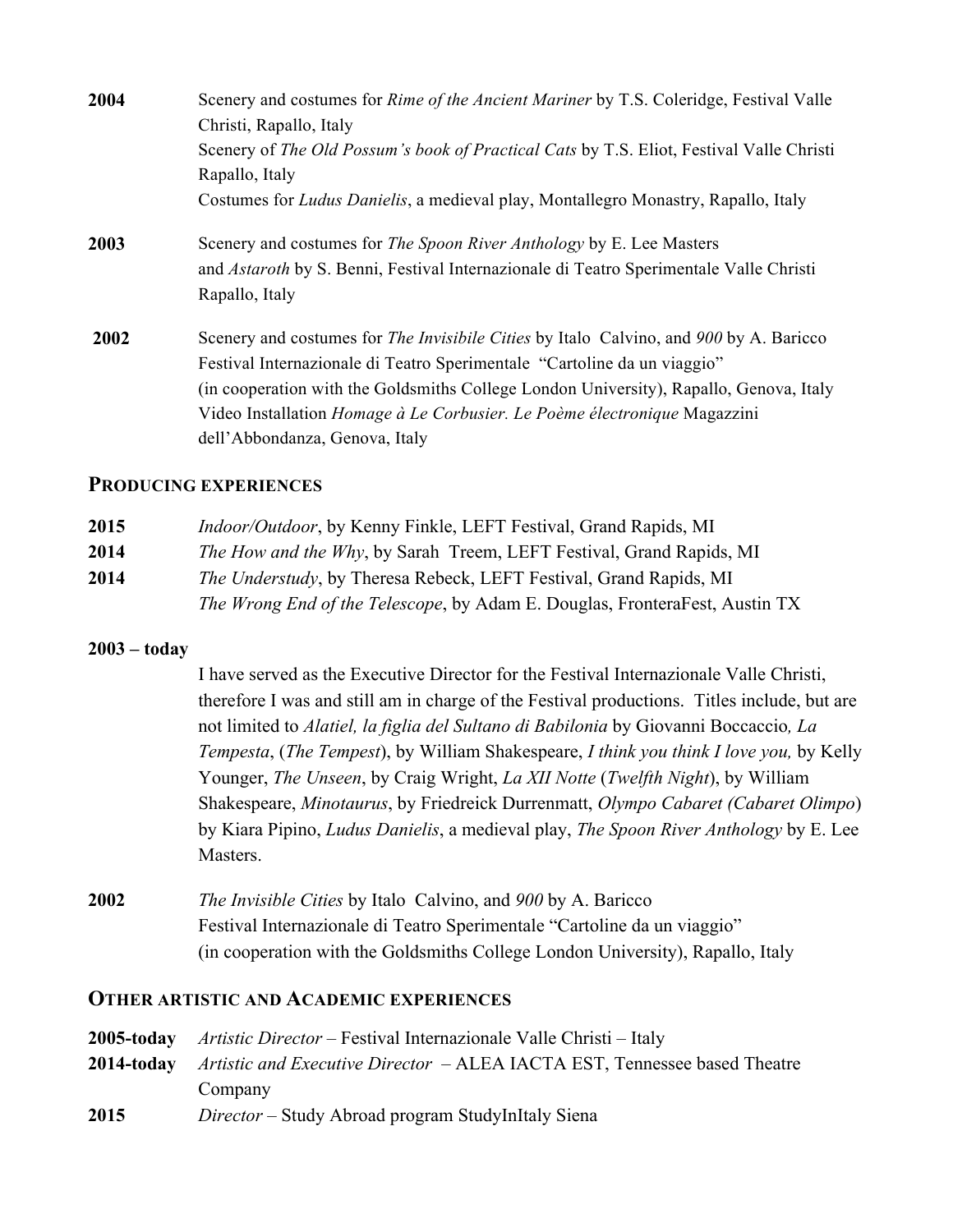| 2014      | GVSU Shakespeare Conference Scientific Committee<br>2014 Athe Conference Mentor<br>Co-director Study Abroad Italy Theatre Program                                                                  |
|-----------|----------------------------------------------------------------------------------------------------------------------------------------------------------------------------------------------------|
| 2009      | Coordinator of the conference "LOST DAY" with Craig Wright, Palazzo Ducale, Genova,<br>Italy                                                                                                       |
| 2008      | <i>Cultural Supervisor</i> "Notte Bianca" (White Night), Palazzo Ducale, Genova, Italy                                                                                                             |
| 2004-2008 | Press Office and Cultural Promotion, Politeama Genovese Theatre, Genova, Italy                                                                                                                     |
| 2007      | Theatre coordinator, "Theatre and History", Politeama Genovese Theatre, Genova, Italy                                                                                                              |
| 2006      | <i>Theatre coordinator</i> , "Theatre and Phylosophy", Politeama Genovese Theatre, Genova, Italy                                                                                                   |
| 2004      | Artistic Director, "Rapallo 2004" cultural meetings and performances in Rapallo<br>Genova, Italy<br>Photo Exhibition – artist, "Space and Time Diacronisms" ModArte Brera Gallery, Milan,<br>Italy |
| 2003      | Cooperation with the theatre national theatre magazine, "Primafila"<br>Author, "Stranamente", a novel, Published by Sovera Multimedia, Rome, Italy                                                 |
| 2002      | Scientific Director, Festival Internazionale di Teatro Sperimentale "Cartoline da un<br>viaggio", Rapallo, Genova, Italy                                                                           |

### **TRANSLATIONS (FROM ENGLISH INTO ITALIAN)**

Brevoort, D., *The Women of Lockerbie* Ford, B., *My Father's War* Wright, C., *The Unseen* Wright, C., *The Pavillion* Wright, C., *Orange Flower Water* Obolensky, Kira. Corbett, Bill., *Hate Mail*

### **PROFESSIONAL AFFILIATIONS**

Member, Society of American Fight Directors Member, Association of Theatre in Higher Education Member, Association of Classics, Great Britain. Member, Classical Association of the Middle West and South Member, Theatre Communication Group Member, Modern Language Association Member, Association of Theatre Movement Educators Associate Member, Stage Directors and Choreographers Society Associate Member, Dramatist Guild of America Member, Ordine degli Architetti, Pianificatori e Conservatori della Provincia di Genova GREEN CARD for Extraordinary Abilities, awarded in July 2014